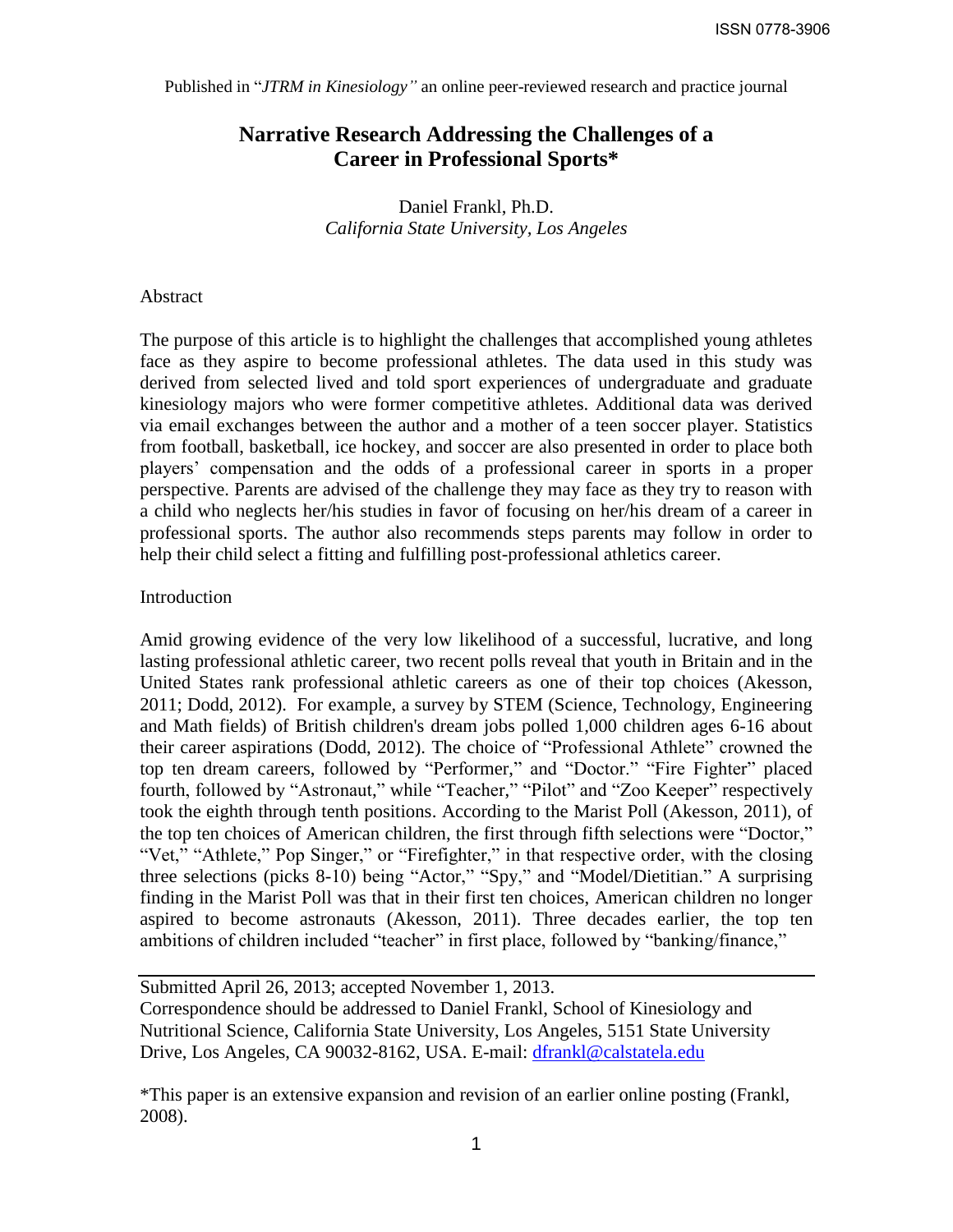"medicine," and "scientist," while "lawyer," "sports star," and "astronaut," ranked respectively in sixth through eighth place (The Telegraph, 2009).

Data provided by the National Collegiate Athletic Association (NCAA, 2011) indicate that some 471,025 high school and 31,264 college athletes play baseball (see Table 1). Given 806 draftees in professional baseball, less than 3% of college and roughly 0.0017% high school athletes will eventually become professional baseball players. While the prospect of a professional career in baseball seems very dismal, the odds are even smaller when professional football is considered. Since 1,108,441 high school and 67,887 college athletes play football and draftees are limited to 255, less than 0.0003% and 0.004% high school and college level athletes respectively, will make it to the professional level. For a summary of the above and data for high school and college men's baseball, football, ice hockey, and soccer, as well as, women's high school and college basketball refer to Table 1 below (Manfred, 2012).

# Table 1

| Gender/Level<br><b>Varsity Athletics</b><br>Event | Draftees | Number of Total # of<br>Players | <b>Available Positions</b><br>Expressed as % of<br><b>Total Number of Players</b> |
|---------------------------------------------------|----------|---------------------------------|-----------------------------------------------------------------------------------|
| Men's HS <sup>*</sup> Baseball                    | 806      | 471025                          | 0.00171                                                                           |
| Men's College Baseball                            | 806      | 31264                           | 0.02578                                                                           |
| Men's HS Football                                 | 255      | 1108441                         | 0.00023                                                                           |
| Men's College Football                            | 255      | 67887                           | 0.00376                                                                           |
| Men's HS Ice Hockey                               | 11       | 36912                           | 0.00030                                                                           |
| Men's College Ice Hockey                          | 11       | 3944                            | 0.00279                                                                           |
| Men's HS Basketball                               | 48       | 545844                          | 0.00009                                                                           |
| Men's College Basketball                          | 48       | 17500                           | 0.00274                                                                           |
| Men's HS Soccer                                   | 49       | 398351                          | 0.00012                                                                           |
| Men's College Soccer                              | 49       | 22573                           | 0.00217                                                                           |
| Women's HS Basketball                             | 32       | 438933                          | 0.00007                                                                           |
| <b>Women's College Basketball</b>                 | 32       | 15708                           | 0.00204                                                                           |

*Number of Male and Female Athletes on Selected High School and Collegiate Varsity Athletics Teams as Contrasted with Available Positions on Professional Sport Teams* 

\_\_\_\_\_\_\_\_\_\_\_\_\_\_\_\_\_\_\_\_\_\_\_\_\_\_\_\_\_\_\_\_\_\_\_\_\_\_\_\_\_\_\_\_\_\_\_\_\_\_\_\_\_\_\_\_\_\_\_\_\_\_\_

\*HS – High School

The well-documented low probability of a successful and well-paid professional athletic career stands in stark contrast with unrealistic career aspirations of both British and American youth. A possible explanation to this disconnect from reality, as suggested by Coakley (2007), is that misinterpretations of media coverage of a few successful athletes contribute to such distorted views. Stories and news clips by the mass media about a small number of men and women that made it are common, while on the other hand, one rarely hears the story of the many that did not make it. Wolfson (2003) points out that kids "...hear Alan Shearer [now retired professional English League Football (soccer) striker whose net worth was estimated in 2012 at over \$52.5 million] talking about how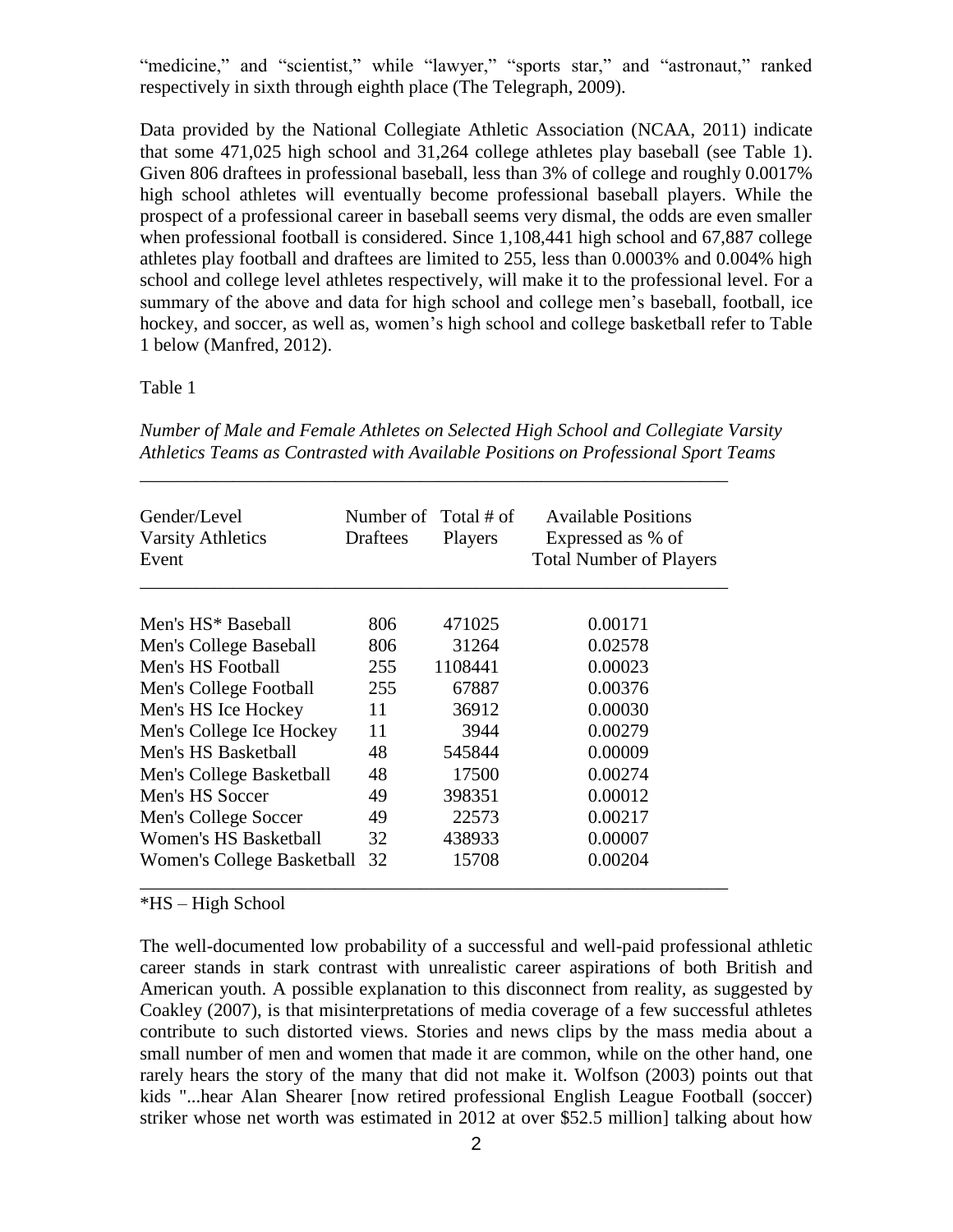his teachers told him to work harder at school because he'd never make it big, and look at him... that encourages [kids] to think it could happen to them, too" (Wolfson, 2003, personal communications).

In addition, stories about very young athletes, such as the case of American Major League Soccer's (MLS) Freddy Adu and professional hockey's Sidney Crosby, have generated a great deal of media attention. At barely 21, Crosby has signed a 5-year, \$45 million extension to his contract with the Pittsburgh Penguins. Adu, who signed with the MLS at the age of 14, commented at the time that "If you're good enough, you're old enough…If you feel like you're ready to go, hey, give it a shot.'' In 2007, Adu's MLS contract was bought by Benfica, a 103-year-old Portuguese soccer club for \$2 million (Associated Press, 2007). In addition to his estimated over half-million yearly salary, by the time he turned 18, Adu was also expected to earn undisclosed amounts of money through endorsement deals with Nike and Pepsi (Goff, 2007).

More than two decades ago, the imbalanced treatment by the media and the general public of the issue of career opportunities in professional sports prompted Tom McMillen, former National Basketball Association (NBA) player and member of the U.S. Congress (cited in Coakley, 1994, p. 386) to warn that "The overall message being drilled into our kids is clear and dangerous . . . Superstars sign 5-year contracts for \$20 million. Teachers sign 1-year contracts for \$20,000.00. In those circumstances, to whom will you listen, your teacher or your coach? Where will you spend your time, in the library or the gym?"

Addressing the probability of "a satisfying and rewarding career" as a professional athlete, "Digger" Phelps, former University of Notre Dame basketball coach, disclosed in 1983 that "I still have to tell most of the kids who come to play for me that they're not going to make it as pros, that they should forget that dream . . . and that, even if they do make it, the average pro career is only three and a half years, and when it's over, they'll still . . . have another 50 years to live" (cited in Coakley, 1994, p. 274). Coakley (2007) rightly points out that while a career as a professional athlete could be a wonderful experience, most professional careers seldom last longer than 3-5 years and rarely bring fame and fortune to the athlete. For example, according to the National Football League's Players Association (NFLPA) the average career in the National Football League (NFL) lasts three and a half seasons (NFLPA.com). The average career timeline, however, is a misleading value. A relatively large number of players had very short careers. Their "career" often lasted only one season and was terminated as a result of injury. The 3.5 year mark is a statistic that does not do justice to any particular reality. It reflects an arithmetical average that is calculated by including the careers of more fortunate players that stayed in the fray for 5-10 years. Thus, the mode or the median career length rather than the average career length are more valid values to consider.

An illustration of the difference between the average salary and the median salary of professional soccer players in the MLS may illuminate the previously presented point. The total "guaranteed salary" of Los Angeles Galaxy's 28 players in 2013 was \$2,950,000.00 (Becker, 2013). Thus, the average salary per player for 2013 was  $$105,357.14$  ( $$2,950,000.00 / 28$ ). Note that the two designated players' (DPs) salaries on the team (Donovan and Keane) count as \$368,750.00 against the total Galaxy team budget thus masking the fact that the two highest paid Galaxy players earned a combined \$6,833,333.33 or 2.3 times the official total Galaxy purse for 2013. The median salary value for the Los Angeles Galaxy players, as well as players of other MLS teams, still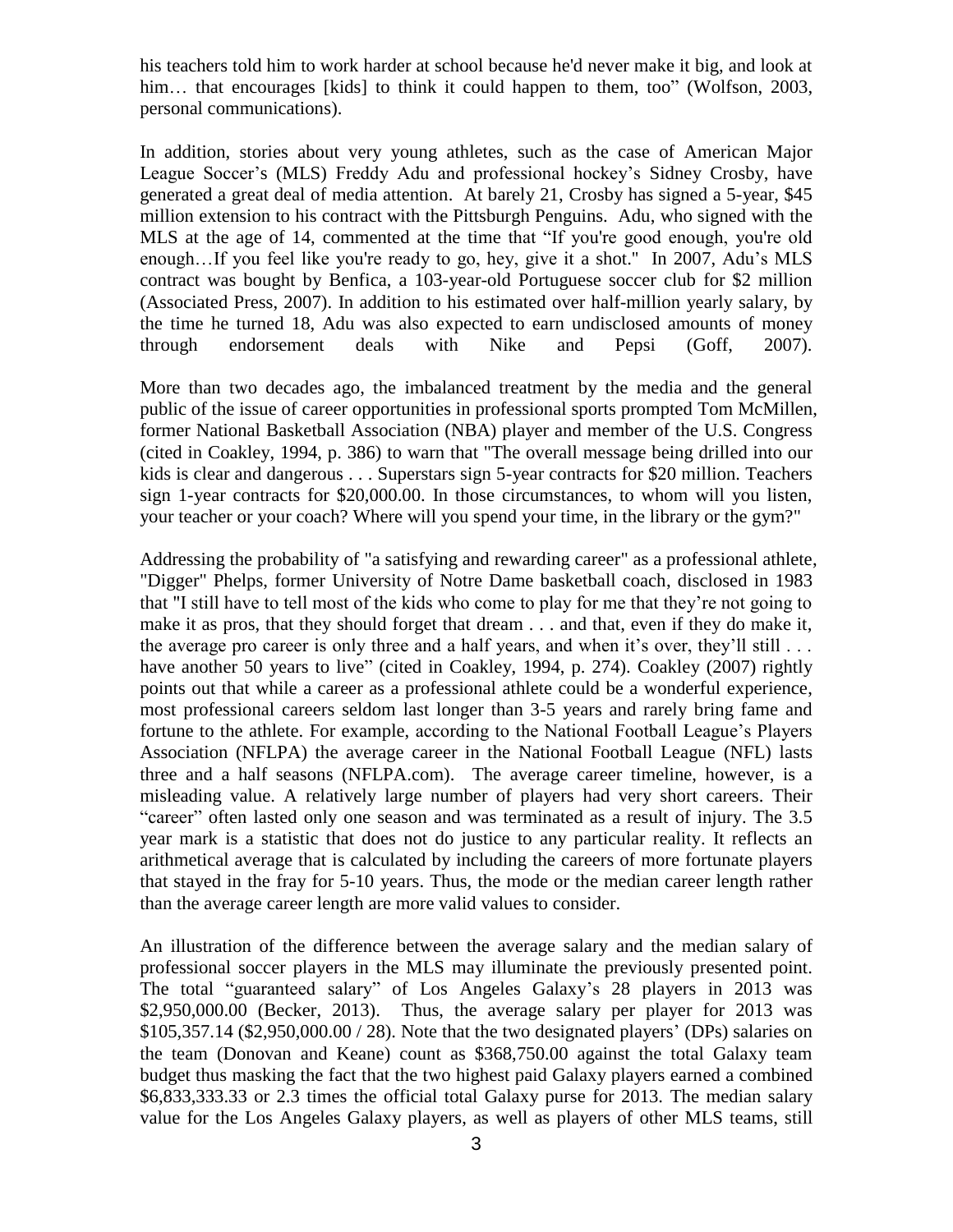provides a skewed image of the true earnings of the vast majority of the players on these professional teams. In 2013, the guaranteed salary for players on Galaxy's roster spots 1- 24 was set at \$46,500.00. As a matter of comparison, listed below are starting salary averages for 2013 college graduates in nine broad career categories (National Association of Colleges and Employers, 2013).

Table 2

| Career Category              | 2013 Average Salary |  |
|------------------------------|---------------------|--|
| <b>Business</b>              | \$54,234.00         |  |
| Communications               | \$43,145.00         |  |
| <b>Computer Science</b>      | \$59,977.00         |  |
| Education                    | \$40,480.00         |  |
| Engineering                  | \$62,535.00         |  |
| <b>Health Sciences</b>       | \$49,713.00         |  |
| Humanities & Social Sciences | \$37,058.00         |  |
| Math & Sciences              | \$42,724.00         |  |
| Overall                      | \$44,928.00         |  |

\_\_\_\_\_\_\_\_\_\_\_\_\_\_\_\_\_\_\_\_\_\_\_\_\_\_\_\_\_\_\_\_\_\_\_\_\_\_\_\_\_\_\_\_\_\_\_\_\_\_

*Average Salary by Professional Career*

The media attention bestowed on the top picks and the highly publicized ceremony of the selection process may leave the impression that joining the professional ranks is a straightforward process. Naturally, the vast majority of athletes that were designated for the first round selection were drafted. What the public is seldom made aware of is the fact that the likelihood of a male age 20-39 making it to the pros in American football in 1988, for example, was 1/62,500 for Caucasians and 1/47,600 for African Americans (Leonard & Reyman, 1988). Furthermore, the probability of having a long career as a super star and making large sums of money are even smaller. On the other hand, the possibility of being injured and/or cut from the team after the first season is very real.

In order to further illustrate how hard it is to make it to the pros and then have a long career as a professional athlete, the told experiences of three (out of dozens of similar cases) of the author's former Kinesiology students are shared below. In addition, to illustrate the conflicts and difficulties parents of a teen who is aspiring to become a professional athlete face, also shared is the story of a concerned mother and her teenage son from North Wales, United Kingdom of Great Britain and Northern Ireland.

#### Procedures

Throughout his teaching career, the author conducted numerous open-ended responsive interviews (Kvale & Brinkmann, 2009) with former student athletes that were enrolled in his sport psychology and sport sociology classes. In addition, over the past twelve years, the author has had numerous email correspondence exchanges with sport administrators, coaches, parents, and various professionals that addressed questions related to the purpose and value of a youth sports experience. Of the many shared personal stories, the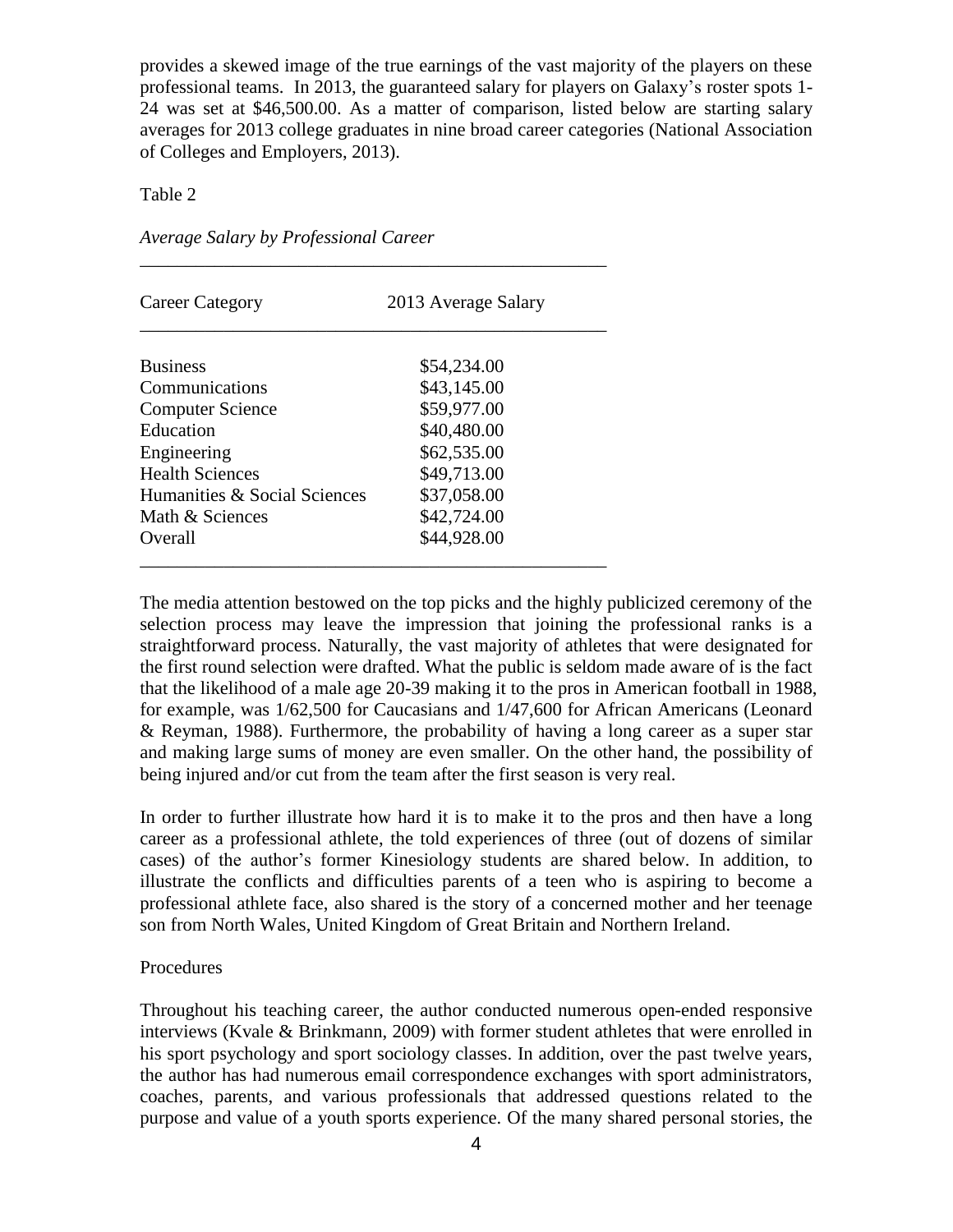author selected three personal experiences of former students that competed in individual and/or team sports. Also included is the tale of one correspondence via email of a personal soccer experience, as told from the parent's perspective. These lived and told experiences are representative of and highlight the challenges young athletes face as they aspire to turn professional. The procedures followed by this qualitative study limit the validity of the findings of this study by both the small number of cases discussed and by the author's bias in his decision to include four representative sport experiences while excluding many other similar stories.

Four Representative Individuals' Lived and Told Sport Experiences

A Lived and Told Sport Experience of a Former Junior Tennis Player

At 15, this talented junior athlete was the Junior Tennis National runner-up in the US. The following year, he came back to the Nationals and played better and harder, and with more confidence than he ever played before. Again, he made it to the finals where he played his very best tennis. Despite his remarkable efforts and greatly improved skills, he lost his match in two straight sets 0:6, 0:6. He could not hold his serve, nor could he break his opponent's serve and at least win one single game. Michael Chang, his opponent turned pro in 1988 and qualified to play at the French Open in 1989 where he made history by defeating Ivan Lendl, the number one player in the world at the time. The 17 year-old Michael Chang from the US became the youngest player in history to win the French Open. Mr. Chang never won another major event and retired in 2003 following a successful career as tennis pro that lasted 15 years (7-years as a top 10 player). At the age of 24, following failed attempts to make it as a professional tennis player, the former talented junior tennis player was enrolled in a kinesiology program and trained to become a physical education teacher and coach. Mr. Michael Chang's experience and success as a professional player is the clear exception in this vignette. The experiences of many thousands of talented tennis players, such as described above, demonstrate the enormity of the challenge to make it to the tennis professional ranks and then make it to the top.

Tens of thousands of junior tennis players compete in as many as 5000 (usta.com) tournaments each year for the eventual coveted title of the best junior (under 18) player. Once at the top, a handful of players still face a grim reality best described by Emilio Sanchez: "Every kid who is playing wants to be a pro. The main problem is that the spots available are very, very few. Because in tennis you only have 100 top pros and these 100 pros don't change every year. So it's not like you have 100 chances every year to be a top 100 player because many of these guys can have careers lasting seven to 10 years and only a few guys slip or get injured or retire. So you may have five spots open up in the top 100 every year. Think about that for a minute. You're talking about maybe five spots for all the young players in the world, for all of the academies, for all of the federations all over the world" (Nott, 2007).

The reality a top junior player faces when making the transition from the US junior or the college level may be even bleaker. Players ranked 101–200, as well as many unranked players, are stronger and more experienced than the typical newcomer and are fiercely fighting for a spot in the top 100. Moreover, the level of play as represented by the average speeds of the first and second serves at the college and junior level as compared to ranked Association of Tennis Professional (ATP) players is quite revealing. For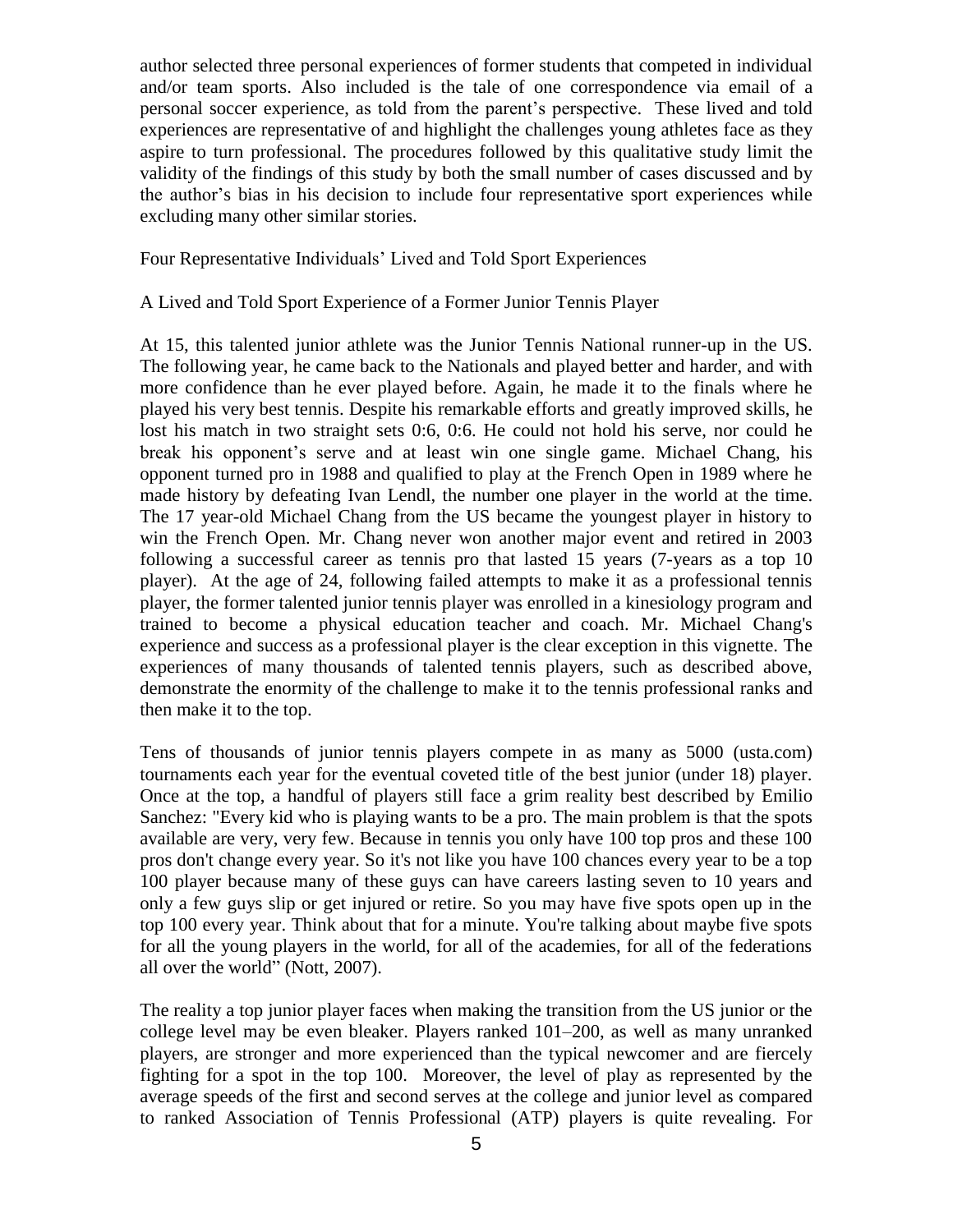example, the average first and second serve speed for 16 of the 32 players who made it to the 3rd round of the Men's Singles at Wimbledon in 2007 was 119 mph and 99 mph respectively as compared to 91 mph and 71 mph for a sample of nationally-ranked under 18 boys (Tennis Speed, 2007). Thus, college or nationally ranked junior players would have to return serves that are on average 30 mph faster (and up to 40 mph faster) than they are accustomed to while their first and second serves, unless perfectly placed, will present them with a major weakness.

A Lived and Told Sport Experience of a Former Baseball Player: Junior through Minor League Baseball

This next kinesiology major was an accomplished baseball player who at every age group, starting at little league and continuing through college, was the best and most valuable player of the league, then region, and finally the state in which he played. Eventually, he became one of the top amateur baseball players in the Nation and was invited to pitch for a minor league baseball team. At the minors he was doing very well until he hurt his pitching shoulder. Several surgeries later, he embarked on a Kinesiology program at a California State University and worked on his degree while trying to recover and rejoin the professional ranks. He managed to make it back to the pros for a very short time until he reinjured his shoulder. He then came to the realization that a career as a physical education teacher and coach would be a much more practical choice. He later completed his Master degree in Kinesiology and is now a successful physical education teacher and baseball coach.

# A Lived and Told Sport Experience of a Former High School Varsity Football Player

The third kinesiology major highlighted here was a star defensive back on his high school football team in the Los Angeles area. During his senior year, several college football scouts approached him with offers of "full-ride" college football scholarships. Some visited his home and met with his parents in an attempt to secure a commitment from him to join their college football program upon graduation. During his division's championship game (the last game of his high school football career), scouts from several major universities with division I football programs (e.g., University of Michigan and University of Southern California) were sitting in the bleachers and were watching the game while following every one of his moves on the field. At about the middle of the fourth quarter disaster struck as he suffered a severe knee injury during a tackle. He was rushed to a local hospital where he underwent several surgeries to repair torn ligaments in his right knee. He later bitterly recalled an almost week-long hospital stay that was void of any visits by the many college football scouts that were in hot pursuit of his potential services over the previous year. He lamented that as soon as the extent of his injury was made known, all the recruiters vanished and the letters and phone calls offering athletics scholarship dried up.

In high school, he devoted himself entirely to football. He spent endless hours on the field and in the gym while neglecting his high school education. He nevertheless earned his high school diploma and was thus able to attend college. However, due to his inadequate academic preparation, to be admitted to a kinesiology program, he needed to first take preparatory and remedial non-college courses. Once admitted into a college degree program as a kinesiology major, the challenges he was facing were still far from over. It took him seven years to complete a four-year program as he had to repeat (in some cases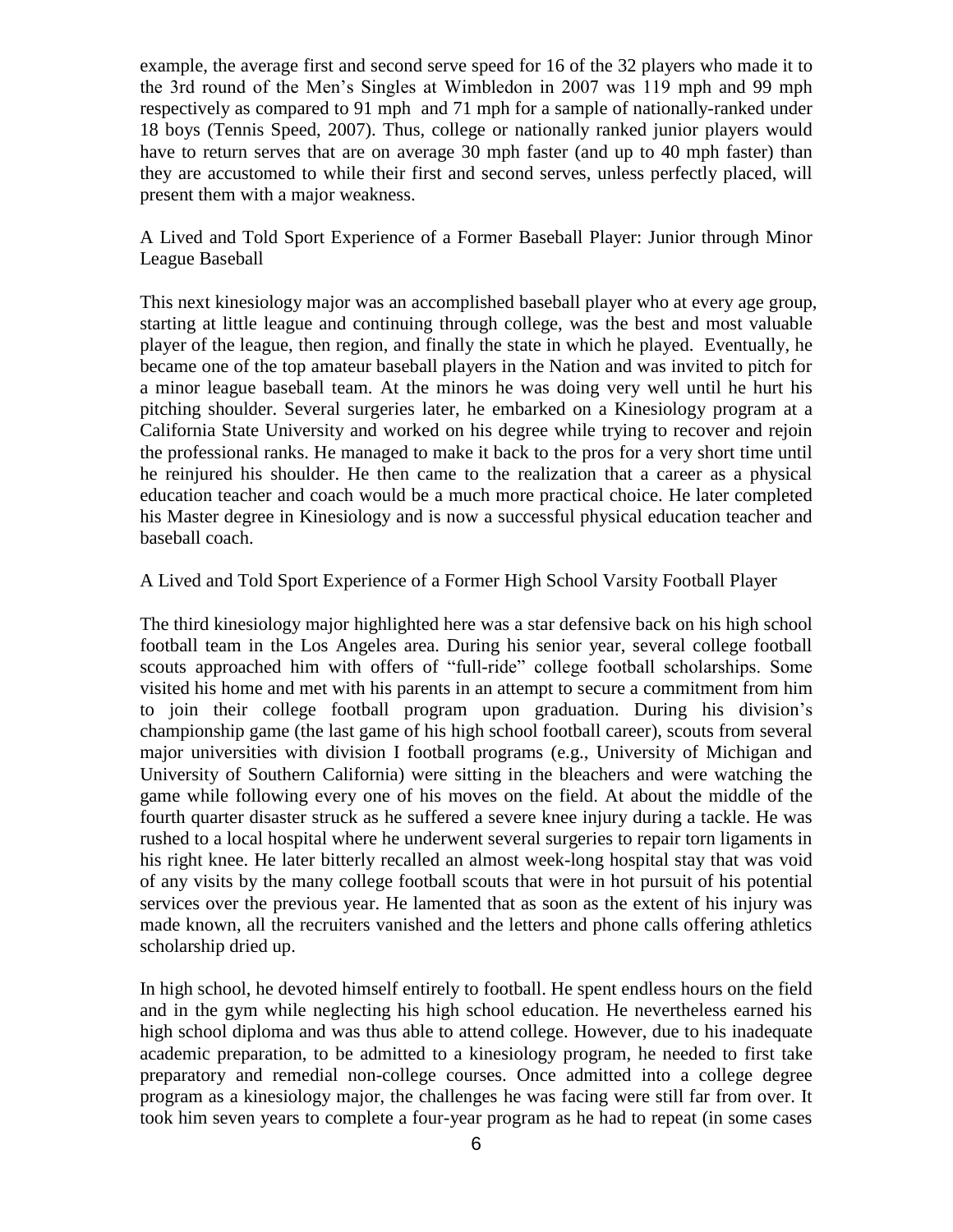twice) several of the upper division courses in his major. On graduation day, as he looked back at his completed journey, he resolved to make sure his future students and athletes in high school would get good academic advice and be treated with dignity.

A Lived and Told Sport Experience of a Soccer Mom: Email from Concerned Mom from North Wales, United Kingdom of Great Britain and Northern Ireland

The last example that is presented here is based on email exchanges between the author and a "concerned mom" from North Wales, UK. Following her visit to the author's website she asked for help regarding the following question (Frankl, 2007):

"My [teenage] son has played football [soccer] since he could walk. I don't think he is an extremely gifted player but he does have a lot of determination and some good skills. He plays for his school and a local team. I keep asking him what he is going to do when he leaves school and he just keeps saying that all he wants to do is play football. I have tried to persuade him to consider other options including joining the armed forces and play for them. He just cannot see that he may not be a good enough footballer to play professionally. Can you give me any advice on either what to tell him or where I could take him either for training or consulting? Thank you. Concerned mom, North Wales."

Based on her description of the problem she faced, it seemed that the concerned mom from North Wales was engaged in a clash of value differences with her teenage son. Carpenter and Kennedy (2001) point out that the expectation that an individual would change or adjust her or his values is comparable to asking that person to alter her/his sense of reality. It was thus pointed out that while it is possible to persuade a teenager with dreams to make it to the professional level through the use of reason, it is not an easy task. Finding a solution that satisfies all involved parties is difficult since value differences are instigated not only from disagreements about the substance of a dispute but also out of disagreement about the proper resolution or the management of the issue under dispute. "Given the lack of agreement on both process and substance, parties involved in value conflicts tend to turn to force-based conflict options more often than negotiation or persuasive approaches, because force seems to be the only common language that both sides understand and honor" (International Online Training Program On Intractable Conflict, 1998).

# Findings and Discussion

The above are common scenarios that young athletes and parents of teen athletes face. To address value differences effectively one may need the mediation of a social worker, therapist, school counselor or any other professional that the parent and her/his teenage child may perceive as fair and willing to genuinely consider the two sides. The position held by a 15 year-old teen of not needing to pay attention to his or her education since he or she plans to embark on a professional athletic career is self-destructive. The earlier discussed examples would suggest that teens in this case are setting themselves up for a big disappointment. Following their current roadmap to a career in professional sports they may dig themselves into a deep hole that they may later find very hard to climb out of.

Many parents share their children's passion for their sport and wish them the very best. Parents genuinely hope that their children will be able to continue working hard on their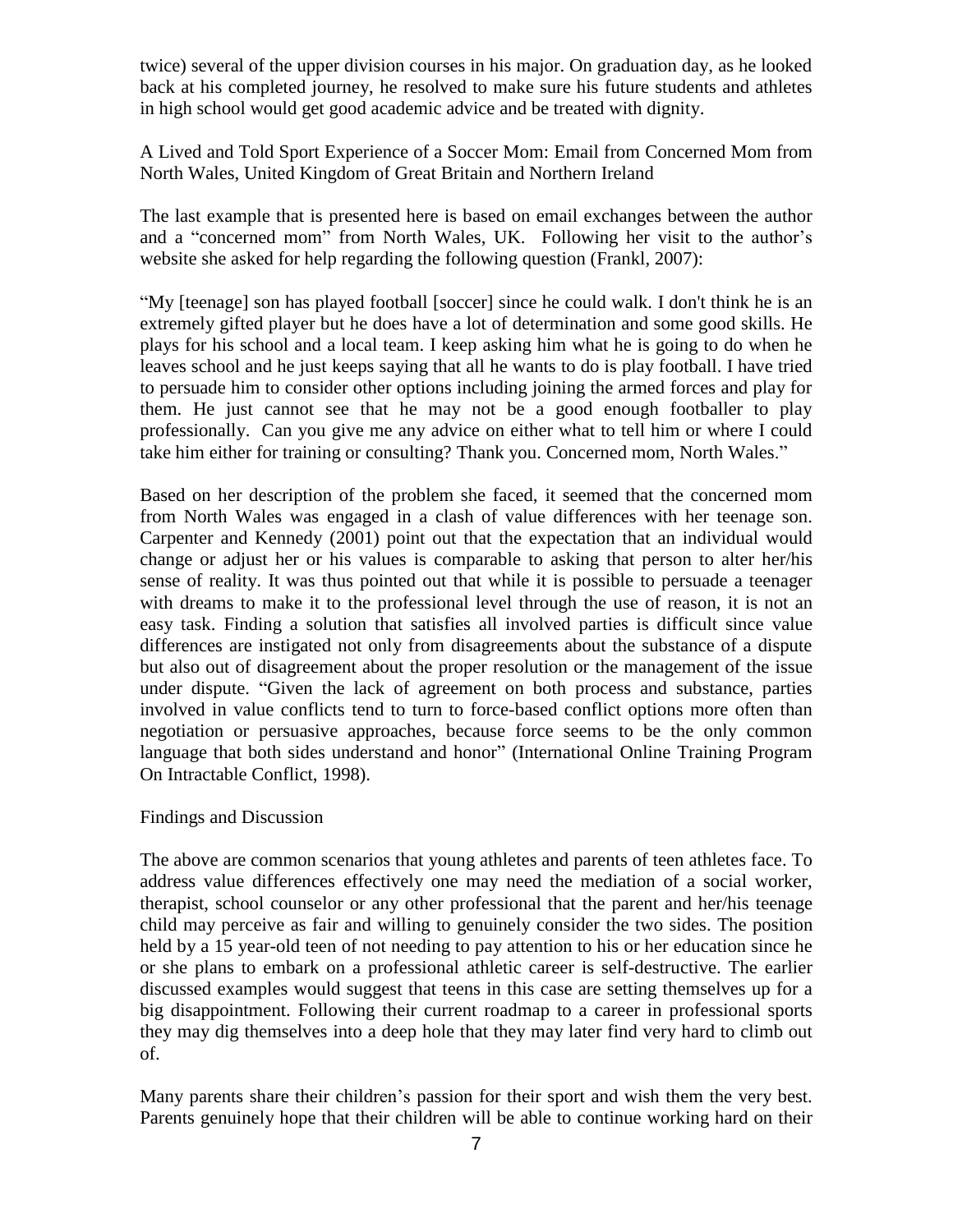dreams. However, youth must also be advised that even in the event that they realize their dream, they need to pursue their education. The mix of youth and lack of education with superstardom and lots of money is a very lethal cocktail. Given a more likely event of not making it at all, or making it just for a few months, or even 2-3 years, young athletes should know "that nobody is going to give him a check . . . or give him a job because he's a former [athlete]. It just doesn't work that way" (Member of the 1988 US Olympic team, cited in Coakley, 1994, p. 274).

As is the case in professional tennis, baseball, basketball, ice hockey, and/or American football, the prospect of a career as a professional football (soccer) player in North Wales or anywhere else on the British Isles does not seem very promising. According to Johnes (2002), "With the exception of the 1920s, domestic Welsh football has not been able to offer the wages or glory that English clubs could and thus Wales' most talented players have plied their trades outside her borders. Similarly, Welsh professional clubs have employed strong contingents of English players." Reporting on a study conducted by *The Guardian*, Taylor and Adamson (2013) reveal that only one third of Premier League players are English. In addition, as many as 74 different nationalities are currently represented in the British Premier League. Clearly, the days of British football (soccer) as a national market are long gone. Young aspiring talents from around the globe may now post their videos and other materials online for scouts to review and thus substantially broaden the pool of potential new players. English football clubs can pay much better salaries than most soccer clubs in the world and that would also include American soccer clubs. A growing number of young American-grown talented soccer players have dreams about a professional career in England. This new reality of a global soccer market makes the prospect of becoming a professional football (soccer) player in England even more competitive than it has been in any other time in the history of professional soccer (Bourke, 2003).

Still, those fortunate few who do make it to any one of the professional teams' rosters are quite far from "having it made." For example, in a study about upward social mobility and British professional soccer players, Houlston (1982), reported that there was an overrepresentation of players from lower socioeconomic groups in the league. These players experienced a steady decline in earnings and a diminished social status as their playing career dwindled and eventually ended. Average earnings per year for this group declined from about £7,500.00 (~\$12,000.00) to £3,500.00 - £4,500.00 (~\$5,600.00 - \$7,200.00). Several studies in the U.S. indicate that compared to non-athletes, athletes with a college degree earn more and enjoy a higher occupational prestige in their 40s and 50s (Coakley, 2007). Apparently, one's quality of life after competitive sports is strongly related to one's level of education.

#### Conclusions and Recommendations

Over the past two decades, the author has collected stories told by undergraduate, as well as, graduate kinesiology majors who all shared sport experiences. It is doubtful that the above four described sport experiences of young and highly competitive varsity high school and college varsity athletes are unique. Less common, yet much more publicized, are the success stories with the happy endings.

Any career aspiration may start with a dream and a career as a professional athlete is no different in that respect. It is important, however, to also be aware of the following points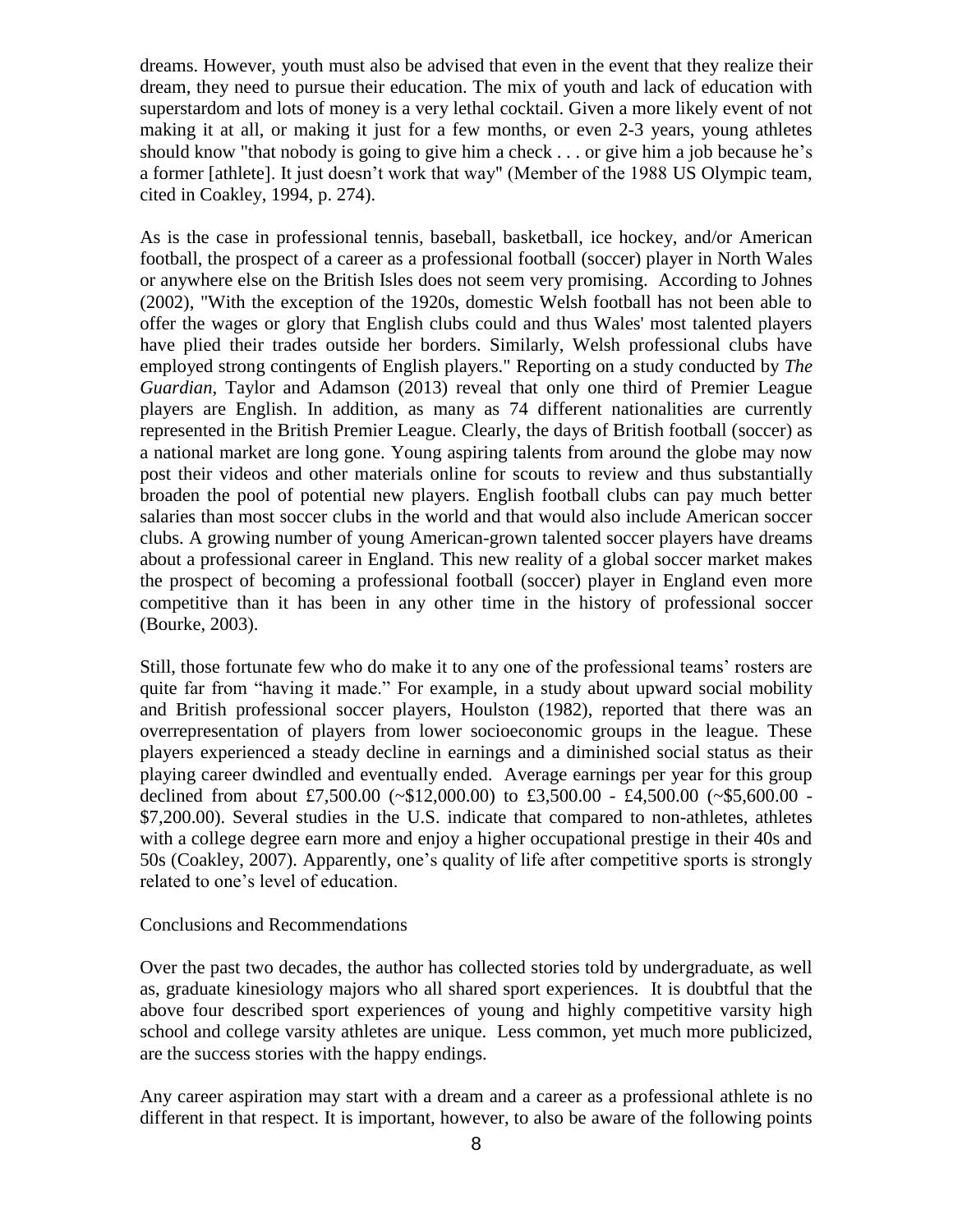about one's choice of a future career (see AT&T Parent Project Career Development Course, n.d.):

- (1) It is now more common than ever before for a person to expect to go through several careers in her or his lifetime. For example, according to a 2012 Bureau of Labor Statistics, US Department of Labor survey, younger baby boomers born between the years 1957 to 1964 held an average of 11.3 jobs from ages 18 to 46. Since the average career length of a professional athlete is relatively short, parents are urged to explore with their child all other strengths that he or she may possess and then discuss other potential career options that their child may have.
- (2) Parents and their children are advised to critically examine and embrace their child's weaknesses. A lot of time and effort may be saved by the avoidance of "false starts."
- (3) Reading the literature about second or complimentary careers that successful retired athletes in general, or in a specific sport are engaged in may provide some important leads. Such knowledge would be quite useful in the selection of the range of skills that one may need to develop for a potential second career. Successful professional athletes earn very large sums of money. It is, therefore, important to first learn of how to manage one's earnings. In order to avoid future financial disasters, one should consider viewing the documentary by ESPN films titled "Broke" (Corben, 2012). "Broke" tells the story of 30 former multimillionaire professional athletes who lost it all.
- (4) Lastly, a clear vision and good planning and preparation may pave the way to a fitting and fulfilling post professional athletics career that one may then enjoy for her or his foreseeable future.

The hope of a professional career in sports is shared by many aspiring young athletes. The few that make it to the pros, however, often have a relatively short career that is ended abruptly and leaves them with no job or the skills needed for success off the playing fields. If left unchecked, the dream of a career as a professional athlete may quickly turn into a nightmare. Thus, when aspiring for a career as a professional athlete one must first be sure to have an option to fall back on in case one's plan for a career as a professional athlete fails to materialize. In the event that one is successful and gets hired by a professional team there may still be a need for plan "B" should the career as a professional athlete turn to be a very short one.

# **References:**

- Akesson, E. (2011). Astronaut no longer on kids' dream job list. *Weekly World News* (May 27, 2011). Retrieved from http://weeklyworldnews.com/ headlines/ 33563/astronaut-no-longer-on-kids-dream-job-list/
- Associated Press, (2007). *Americans Abroad*. Adu reaches lucrative deal to play for Benfica. Retrieved from http://soccernet.espn.go.com/news/ story?id=449109&cc=5901
- AT&T Parent Project Career Development Course. (n.d.). Parent Guide to Careers: 10 Steps to Help Your Child Prepare for a Career. *Take Stock in Children: Support Resources for Parents.* Retrieved from: http://www.takestockinchildren.org/pdf/resources-parents-careerplanning.pdf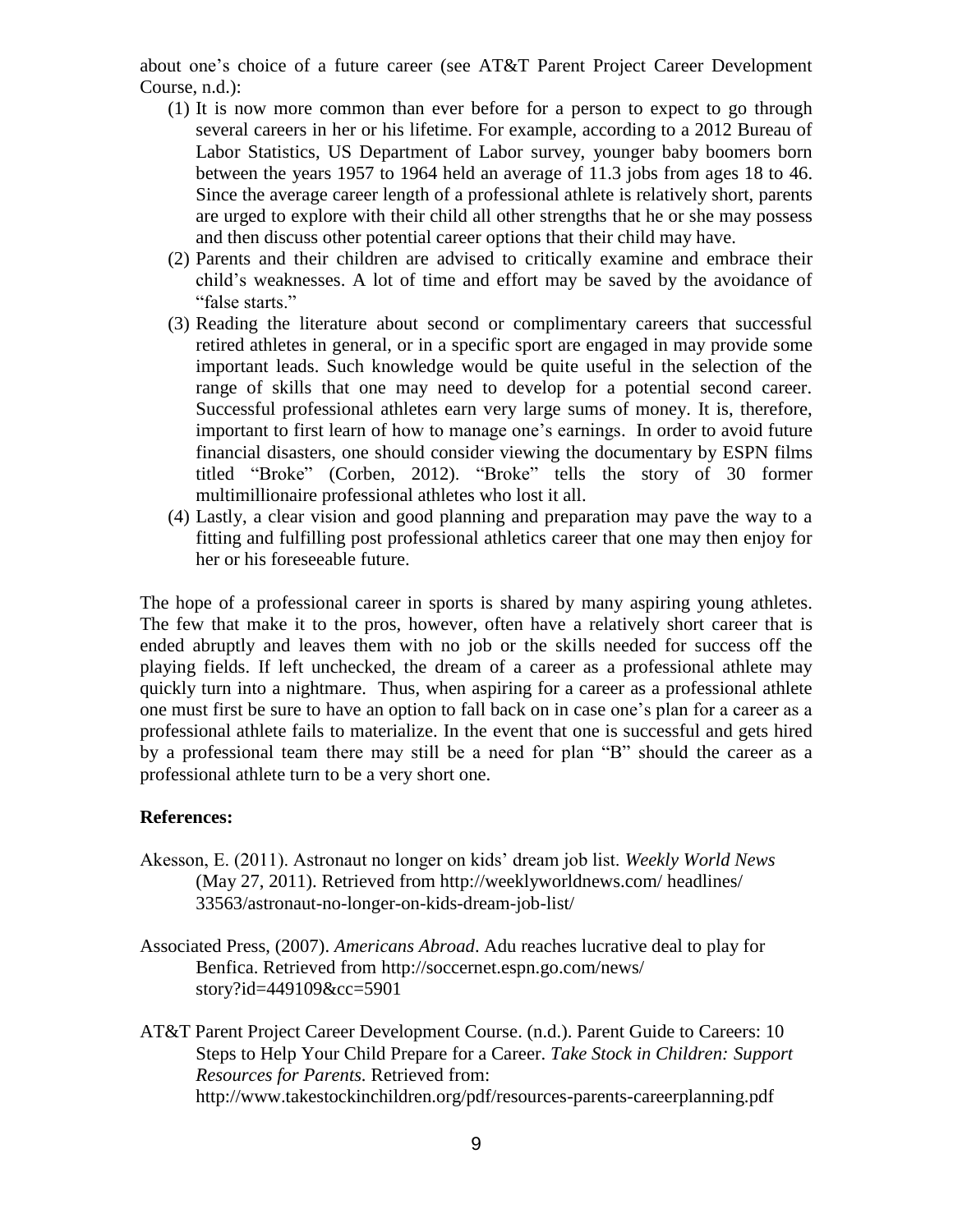- Barries-View (2012). 38% Of Premier League Players Are English. [Twitter]. Retrieved from http://www.bettingexpert.com/blog/how-many-premier-league-players-areenglish
- Becker, J. (2013). LA Galaxy salaries released Robbie Keane top earner. LA Confidential. Retrieved from http://www.lagconfidential.com/2013/5/6/ 4306100/ la-galaxy-salaries-landon-donovan-robbie-keane-juninho
- Bell, J. (2007). Adu Makes Jump From M.L.S. to Portugal. *The New York Times*. Retrieved from http://www.nytimes.com/2007/08/01/sports/soccer/ 01adu.html
- Bourke, A. (2003). The dream of being a professional soccer player: Insights on career development options of young Irish players. *Journal of Sport & Social Issues*, *27*(4), 399-419.
- Bureau of Labor Statistics, US Department of Labor (2012). *News Release*. Number of Jobs Held, Labor Market Activity, and Earnings Growth among the Youngest Baby Boomers: Results from a Longitudinal Survey. Retrieved from http://www.bls.gov/news.release/pdf/nlsoy.pdf
- Carpenter, S. L., & Kennedy, W. J. D. (2001). *Managing public disputes: A practical guide for professionals in government, business and citizen's groups* (2 nd ed.). San Francisco, CA: Jossey-Bass.
- Coakley, J. J. (1994). *Sport in society: Issues and controversies* (5th ed.). St. Louis, MO: Mosby.
- Coakley, J. J. (2007). *Sport in society: Issues and controversies* (9th ed.). St. Louis, MO: Mosby.
- Committee on Sports Medicine and Fitness (2000). Intensive training and sports specialization in young athletes. *Pediatrics*, *106*,154-157. Retrieved from http://www.pediatrics.org/cgi/content/full/106/1/154
- Dodd, K. (2012). STEM careers top poll in children's dream jobs. Retrieved from http://www.rigb.org/contentControl?id=00000005972&action=display Content
- Eitzen, S. D. (2003). *Fair and foul: Beyond the myths and paradoxes of sport* (2<sup>nd</sup> ed.) New York: Rowman and Littlefield.
- ESPN (Producer), & Corben, B. (Director). (2012). *Broke* [Documentary]. United States of America.
- Ewalt, D. M. (2009). Second Acts -- When I Grow Up: Kids' Dream Jobs. Retrieved from http://www.forbes.com/2009/02/26/starting-second-career-leadershipcareers\_dream\_jobs.html
- Frankl, D. (2007). *Kids First Soccer*. Parent-Coach Question of the Week. Retrieved from http://www.kidsfirstsoccer.com/ParentsAsk.html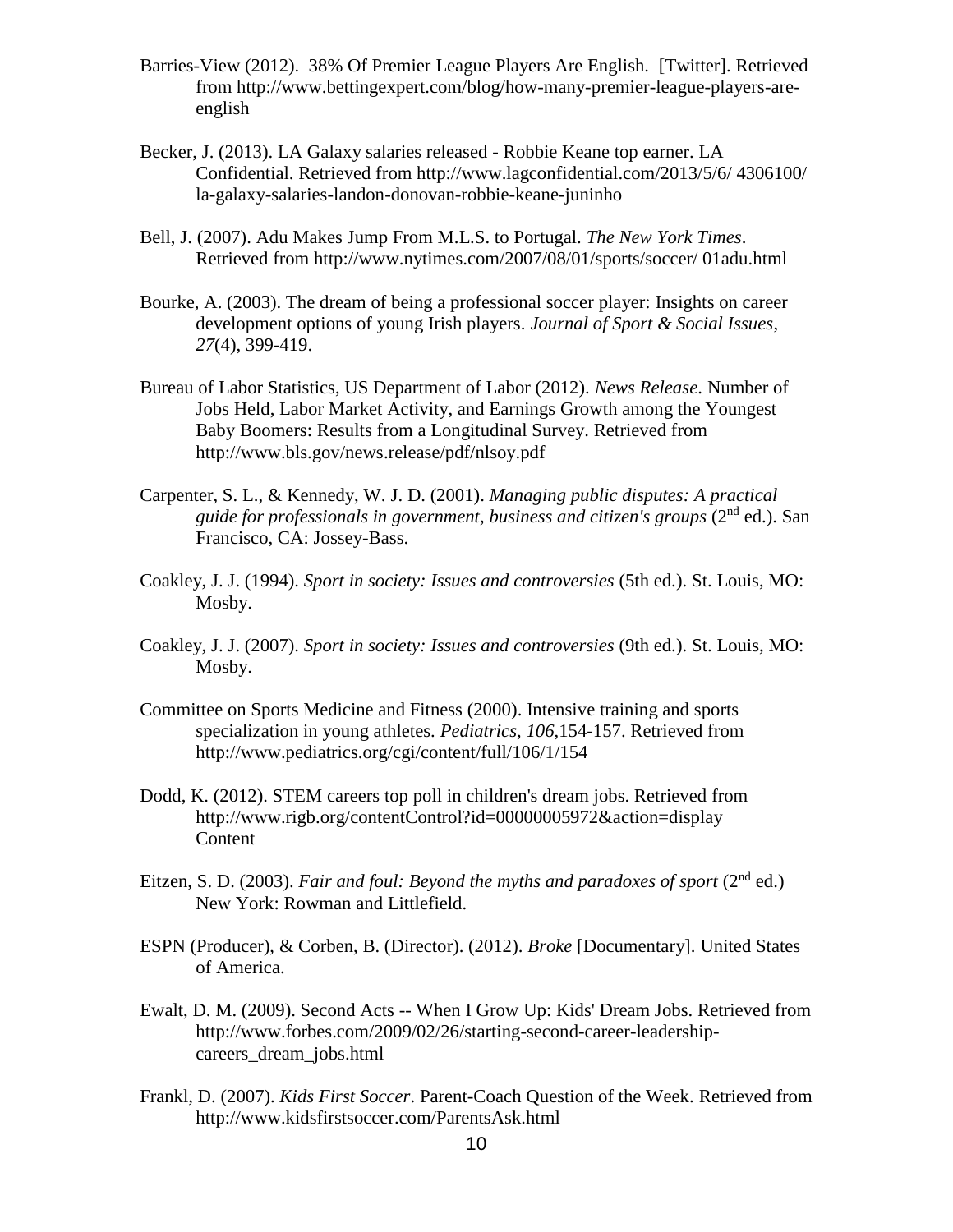- Frankl, D. (2008). Shooting for the Stars: The Dream of a Career in Professional Sports. Column - The New P.E. & Sports Dimension, http://www.sports-media.org/ -- Indexed with SIRC--SPORTDiscus
- Goff, S. (2007). Soccer. Adu Fulfills European Dream, Will Play for Portuguese Power. Washington Post, Wednesday, August 1, 2007; Page E02. Retrieved from http://www.washingtonpost.com/wp-dyn/content/article/ 2007/07/31/AR2007073100870.html
- Houlston, D. R. (1982). The occupational mobility of professional athletes. *International Review of Sport Sociology*, *17*(2), 15-16.
- International Online Training Program on Intractable Conflict (1998). Conflict Research Consortium, University of Colorado, USA. Differences in Values. Retrieved from http://www.colorado.edu/conflict/peace/problem/valdiff.htm
- Johnes, M. (2002). Football in Wales (A revised version of an entry in Richard Cox, David Russell & Wray Vamplew (eds.), *Encyclopedia of British Football* (Frank Cass, 2002). Retrieved from http://www.staff.ucsm.ac.uk/ mjohnes/football.htm
- Kvale, S., & Brinkmann, S. (2009). *InterViews: Learning the craft of qualitative research interviewing* (2<sup>nd</sup> ed.). Thousand Oaks, CA: Sage.
- Leonard, W. M., & Reyman, J. E. (1988). The odds of attaining professional athlete status: Refining the computations. *Sociology of Sport Journal*, *5*(2), 162-169.
- Manfred, T. (2012). Here are the odds that your kid becomes a professional athlete (Hint: They're Small). Retrieved on April 25, 2013, from http://www.businessinsider.com/odds-college-athletes-become-professionals-2012-2?op=1#ixzz2RWRH7U7V
- NACE (2013, April). Starting salaries for new college graduates: Data reported by employers. National Association of Colleges and Employers. Retrieved from www.naceweb.org/salary-survey-data/
- NCAA (2011). The Probability of Going Pro. Retrieved from http://www.ncaa.org/ wps/wcm/connect/public/ncaa/pdfs/2011/2011+probability+of+going+pro
- Nott, W. (2007), *Underground Tennis*. Boys: Past Eddie Herr Champions Rankings Analysis. Retrieved from http://www.undergroundtennis.com/ profiles/blog/show?id=640018%3ABlogPost%3A17841
- Taylor, L., & Adamson, M. (2013, Monday, August 19). Revealed: The Premier League reaches an all-time low of English players. *The Guardian*. Retrieved from http://www.theguardian.com/football/2013/aug/19/england-qualified-playerspremier-league
- Tennis Speed (2007). Memo to American College and Junior Players: Find another 30 MPH ASAP! Retrieved from http://www.tennisspeed.com/ blogs/2007/07/informal-serve-speed-survey-of-us.html